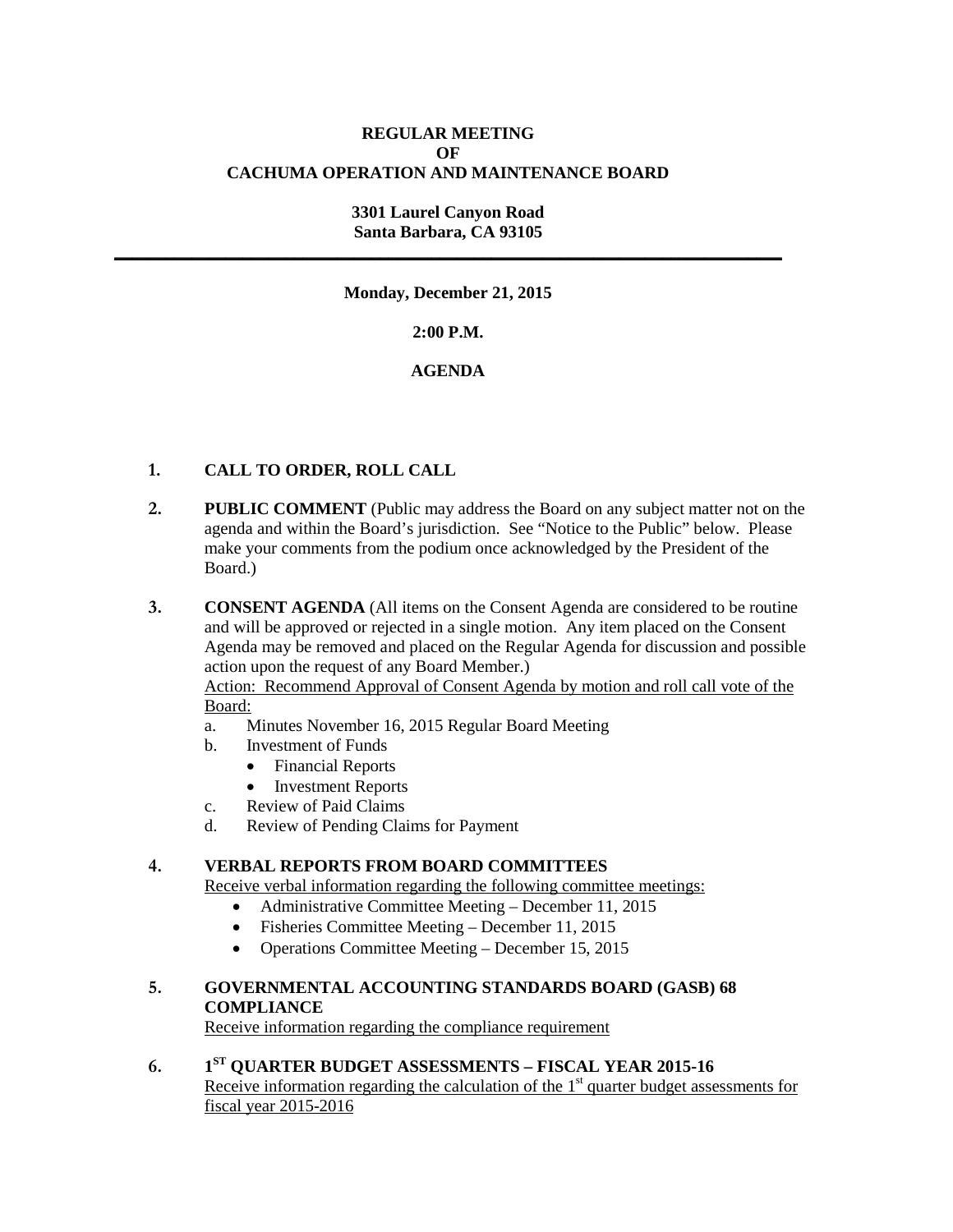# **7. NORTH PORTAL SLOPE STABILIZATION PROJECT – PHASE I**

Action: Recommend approval by motion and roll call vote of the Board

#### **8. INTERIM GENERAL MANAGER'S REPORT**

Receive information from the Interim General Manager on topics pertaining to COMB, including but not limited to the following:

- Board Administration
- Cachuma Member Unit Managers Meeting
- Financial
- Operations Division
- Fisheries Division

# **9. OPERATIONS DIVISION REPORT**

Receive information regarding Operations Division, including but not limited to the following:

- Lake Cachuma Operations
- Operation and Maintenance Activities

# **10. FISHERIES DIVISION REPORT**

Receive information regarding Fisheries Division, including but not limited to the following:

- LSYR Steelhead Monitoring Elements
- Tributary Project Updates
- Surcharge Water Accounting
- Reporting/Outreach/Training

#### **11. PROGRESS REPORT ON LAKE CACHUMA OAK TREE PROGRAM**

Receive information regarding the Lake Cachuma Oak Tree Program including but not limited to the following:

• Maintenance and Monitoring

#### **12. UPDATE ON FISH PASSAGE IMPROVEMENT PROJECT – QUIOTA CREEK CROSSING 3**

Receive information regarding the status of the Fish Passage Improvement Project

#### **13. MONTHLY CACHUMA PROJECT REPORTS**

Receive information regarding the Cachuma Project, including but not limited to the following:

- a. Cachuma Water Reports
- b. Cachuma Reservoir Current Conditions
- c. Lake Cachuma Quagga Survey

# **14. 2016 COMB REGULAR BOARD MEETING CALENDAR**

Receive information regarding the time and place for 2016 Regular Board meetings

#### **15. DIRECTORS' REQUESTS FOR AGENDA ITEMS FOR FUTURE MEETING**